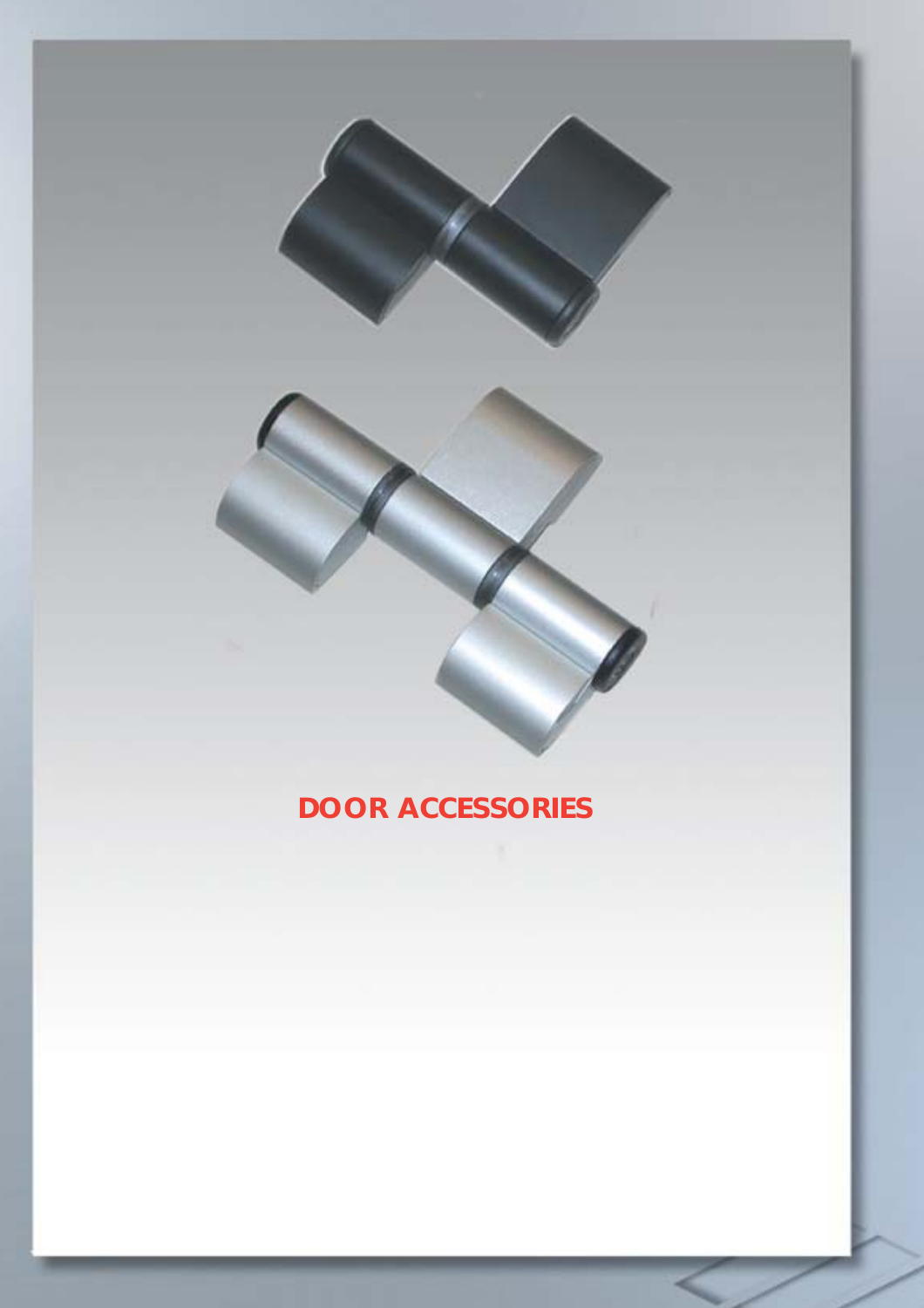| <b>DOOR ACCESSORIES</b>      |                                                                                                                                                                                                                                                                                                                                                                                                                                                                                                  |                                  |                |             |                                          | Section of CISA® |
|------------------------------|--------------------------------------------------------------------------------------------------------------------------------------------------------------------------------------------------------------------------------------------------------------------------------------------------------------------------------------------------------------------------------------------------------------------------------------------------------------------------------------------------|----------------------------------|----------------|-------------|------------------------------------------|------------------|
| <b>FAENZALine</b>            |                                                                                                                                                                                                                                                                                                                                                                                                                                                                                                  |                                  | $\mathbb{S}$   | $\bigoplus$ | <b>ITEM</b>                              |                  |
|                              |                                                                                                                                                                                                                                                                                                                                                                                                                                                                                                  |                                  | Unit W         | Pcs         | pe single single<br>Single single single |                  |
| "NINFA" door handle          |                                                                                                                                                                                                                                                                                                                                                                                                                                                                                                  |                                  |                |             |                                          |                  |
|                              | <b>USE</b><br>For entrance or passage doors.<br>STANDARD EQUIPMENT                                                                                                                                                                                                                                                                                                                                                                                                                               | double                           | 0.555          | 10          | 1 T3000 00 0                             |                  |
|                              | T3000: 1 pair of handles with roses without<br>strikers, 1 zinc plated spindle 8x135 mm for<br>doors 40 to 60 mm thickness, 4 M5 aluminium<br>inserts, 4 TC CR M5x14 stainless steel screws,<br>2 PC EI 6x10 stainless steel dowels. 1 pair of<br>handles in a box.T3001: 1 handle with roses<br>without strikers, 1 zinc plated spindle 8x75 mm<br>assembled on the mechanism, 2 M5 aluminium<br>inserts, 2 TC CR M5x14 stainless steel screws,<br>1 PC EI 6x10 stainless steel dowel. 1 handle | single                           | 0.325<br>0.325 | 10<br>10    | 1 T3001 00 1<br>1 T3001 00 2             |                  |
|                              | per box.<br><b>DESCRIPTION</b>                                                                                                                                                                                                                                                                                                                                                                                                                                                                   | Striker for europrofile cylinder | 0.033          | 10          | 1 T3182 00 0                             |                  |
|                              | Die-cast aluminium lever, inside body in zamak.<br>pressed aluminium oval protective escutcheons<br>and strikers, zamak fixing element. Steel back-<br>latch spring.<br><b>FINISH</b><br>RAL painting, plating treatments (see the table                                                                                                                                                                                                                                                         | Striker for oval cylinder        | 0.025          |             | 10 1 T3183 00 0                          |                  |
| 130<br>53,7                  | at the page bottom).<br>HAND<br>Non handed for double handles, right- or left-<br>hand for single handles<br>Options                                                                                                                                                                                                                                                                                                                                                                             |                                  |                |             |                                          |                  |
| 65,5<br>31.7<br>28.4<br>28.4 | Strikers for europrofile cylinder (item T3182),<br>for oval cylinder (art. T3183). N.B. All strikers<br>are delivered and invoiced per single unit.                                                                                                                                                                                                                                                                                                                                              |                                  |                |             |                                          |                  |
|                              |                                                                                                                                                                                                                                                                                                                                                                                                                                                                                                  |                                  |                |             |                                          |                  |
|                              |                                                                                                                                                                                                                                                                                                                                                                                                                                                                                                  |                                  |                |             |                                          |                  |
|                              |                                                                                                                                                                                                                                                                                                                                                                                                                                                                                                  |                                  |                |             |                                          |                  |
|                              |                                                                                                                                                                                                                                                                                                                                                                                                                                                                                                  |                                  |                |             |                                          |                  |
|                              |                                                                                                                                                                                                                                                                                                                                                                                                                                                                                                  |                                  |                |             |                                          |                  |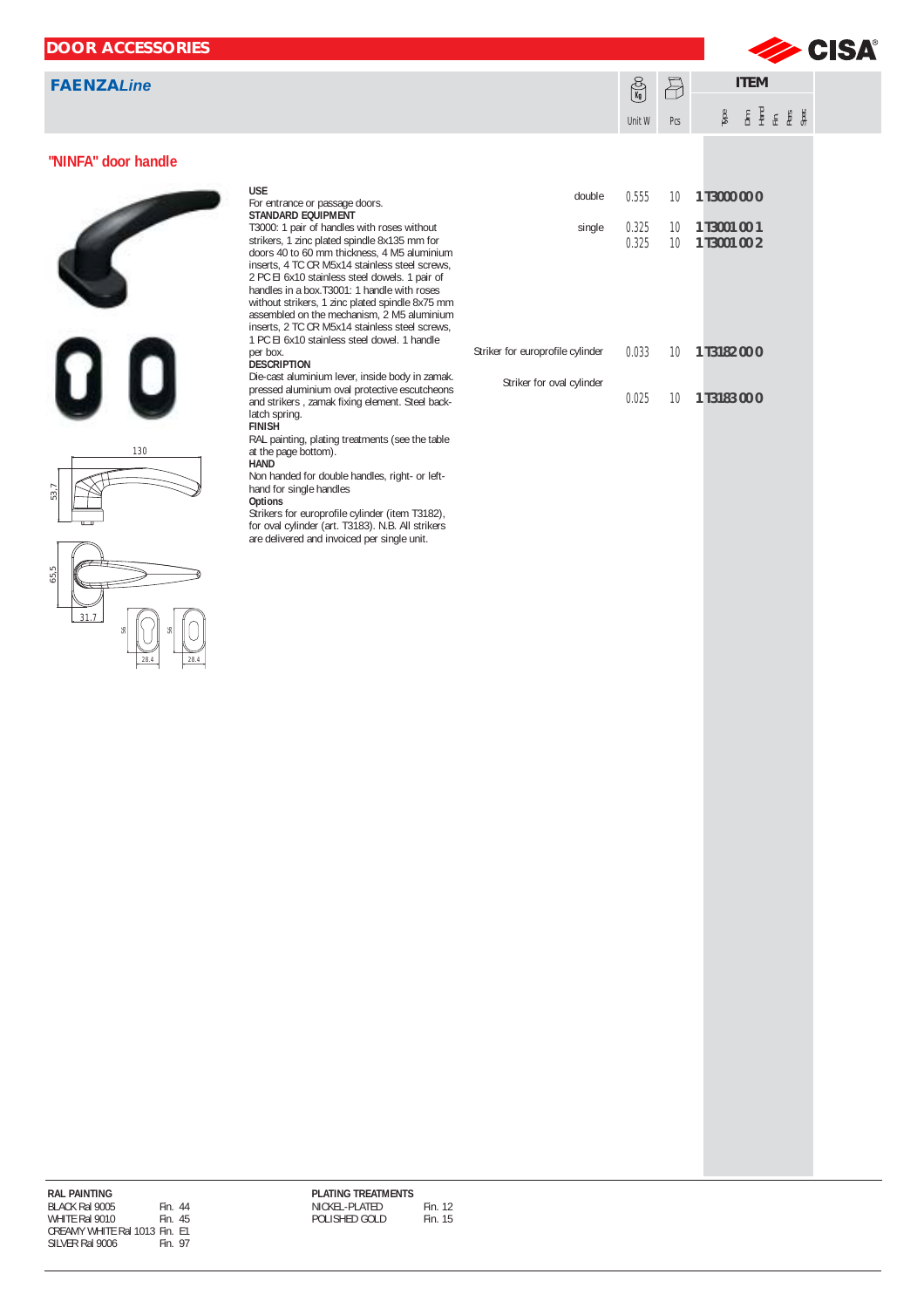| <b>DOOR ACCESSORIES</b>                       |                                                                                                                                         |                                  |                                      |                       |                                          | Section of CISA® |
|-----------------------------------------------|-----------------------------------------------------------------------------------------------------------------------------------------|----------------------------------|--------------------------------------|-----------------------|------------------------------------------|------------------|
| FLOW LINE - Design by ERIC CHAN - ECCO DESIGN |                                                                                                                                         |                                  |                                      |                       | <b>ITEM</b>                              |                  |
|                                               |                                                                                                                                         |                                  | $\bigotimes_{\mathsf{Kg}}$<br>Unit W | $\bigoplus$<br>Pcs    | pe single single<br>Single single single |                  |
| "FLOW" door handle                            |                                                                                                                                         |                                  |                                      |                       |                                          |                  |
|                                               | <b>USE</b>                                                                                                                              | double                           | 0.440                                |                       | 10 1 T3002 00 0                          |                  |
|                                               | For entrance or passage doors.<br>STANDARD EQUIPMENT<br>T3002: 1 pair of handles with roses without                                     | single                           | 0.220<br>0.220                       | 10<br>10 <sup>°</sup> | 1 T3003 00 1<br>1 T3003 00 2             |                  |
|                                               | strikers, 1 zinc plated spindle 8x135 mm for<br>doors 40 to 60 mm thickness, 4 M5                                                       |                                  |                                      |                       |                                          |                  |
|                                               | aluminium inserts, 4 TC CR M5x14 stainless<br>steel screws, 2 PC EI 6x10 stainless steel<br>dowels. 1 pair of handles in a box.T3003: 1 |                                  |                                      |                       |                                          |                  |
|                                               | handle with roses without strikers, 1 zinc<br>plated spindle 8x75 mm assembled on the<br>mechanism, 2 M5 aluminium inserts, 2 TC        |                                  |                                      |                       |                                          |                  |
|                                               | CR M5x14 stainless steel screws, 1 PC EI<br>6x10 stainless steel dowel. 1 handle per box.<br><b>DESCRIPTION</b>                         | Striker for europrofile cylinder |                                      |                       |                                          |                  |
|                                               | Die-cast aluminium lever and body. Oval<br>protective escutcheons, zamak fixing element                                                 | Striker for oval cylinder        | 0.033<br>0.025                       |                       | 10 1 T3180 00 0<br>10 1 T3181 00 0       |                  |
|                                               | and strikers. Steel back-latch spring.<br><b>FINISH</b><br>RAL painting, plating treatments (see the                                    |                                  |                                      |                       |                                          |                  |
|                                               | table at the page bottom).<br><b>HAND</b><br>Non handed for double handles, right- or                                                   |                                  |                                      |                       |                                          |                  |
|                                               | left-hand for single handles<br>Options                                                                                                 |                                  |                                      |                       |                                          |                  |
| 67,6                                          | Strikers for europrofile cylinder (item<br>T3180), for oval cylinder (art. T3181).<br>N.B. All strikers are delivered and invoiced      |                                  |                                      |                       |                                          |                  |
| 140,7                                         | per single unit.                                                                                                                        |                                  |                                      |                       |                                          |                  |
| 67, 8                                         |                                                                                                                                         |                                  |                                      |                       |                                          |                  |
|                                               |                                                                                                                                         |                                  |                                      |                       |                                          |                  |
| 67,9<br>67,9                                  |                                                                                                                                         |                                  |                                      |                       |                                          |                  |
| 30                                            |                                                                                                                                         |                                  |                                      |                       |                                          |                  |
|                                               |                                                                                                                                         |                                  |                                      |                       |                                          |                  |
|                                               |                                                                                                                                         |                                  |                                      |                       |                                          |                  |
|                                               |                                                                                                                                         |                                  |                                      |                       |                                          |                  |
|                                               |                                                                                                                                         |                                  |                                      |                       |                                          |                  |
|                                               |                                                                                                                                         |                                  |                                      |                       |                                          |                  |
|                                               |                                                                                                                                         |                                  |                                      |                       |                                          |                  |
|                                               |                                                                                                                                         |                                  |                                      |                       |                                          |                  |
|                                               |                                                                                                                                         |                                  |                                      |                       |                                          |                  |
|                                               |                                                                                                                                         |                                  |                                      |                       |                                          |                  |
|                                               |                                                                                                                                         |                                  |                                      |                       |                                          |                  |
|                                               |                                                                                                                                         |                                  |                                      |                       |                                          |                  |
|                                               |                                                                                                                                         |                                  |                                      |                       |                                          |                  |
|                                               |                                                                                                                                         |                                  |                                      |                       |                                          |                  |
|                                               |                                                                                                                                         |                                  |                                      |                       |                                          |                  |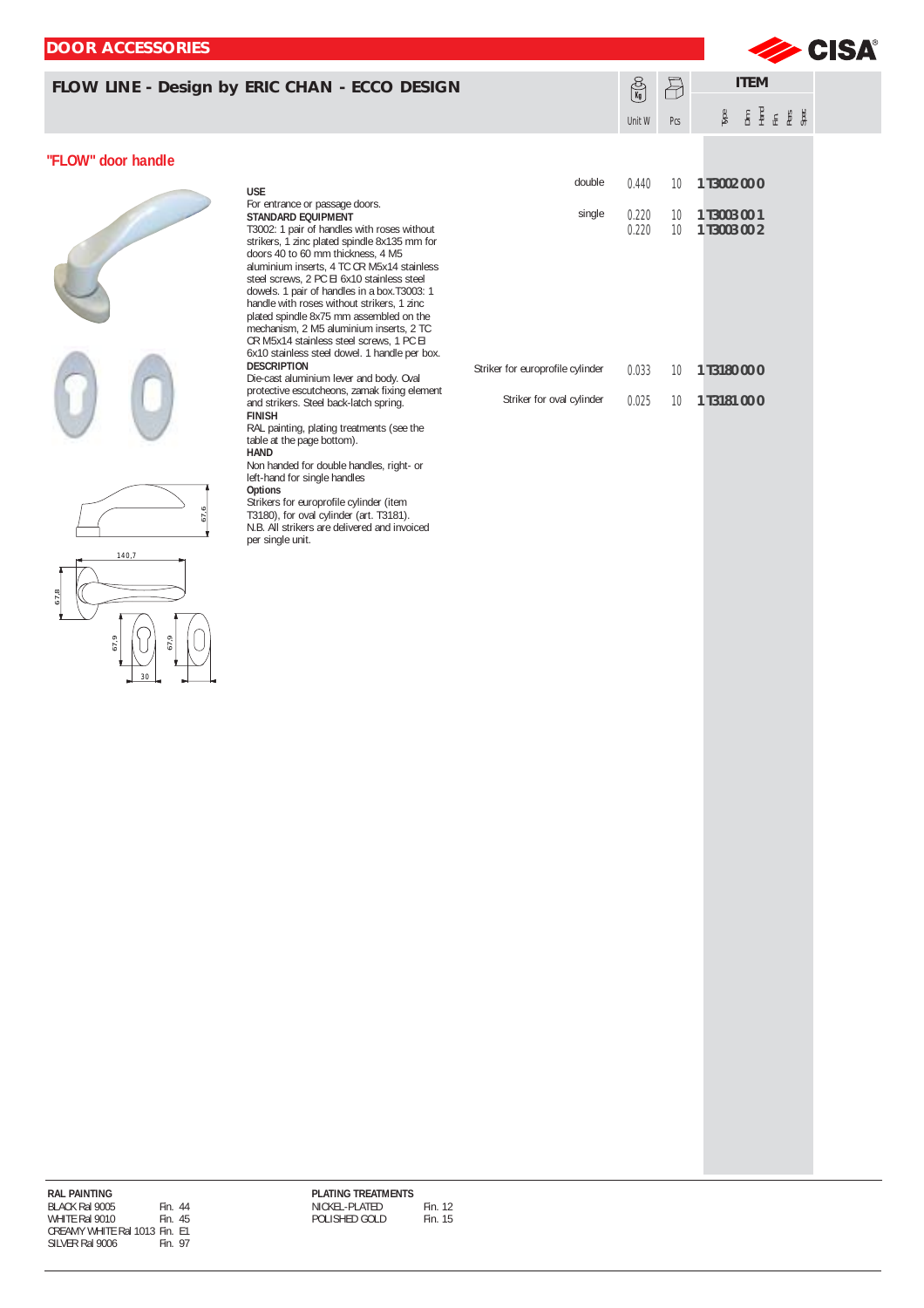| <b>DOOR ACCESSORIES</b>                            |                                                                                                                                         |              |              |      |        |             | CISA®                             |  |
|----------------------------------------------------|-----------------------------------------------------------------------------------------------------------------------------------------|--------------|--------------|------|--------|-------------|-----------------------------------|--|
| <b>DOOR HINGES - FAENZALine</b>                    |                                                                                                                                         |              |              |      | 8      | $\bigoplus$ | <b>ITEM</b>                       |  |
|                                                    |                                                                                                                                         | $\mathsf{S}$ | $\mathsf{A}$ | B    | Unit W | Pcs         | Type<br>Dim Hand<br>Hand<br>Ress. |  |
| "FORZA" 2-wing hinge for doors up to 120 kg weight |                                                                                                                                         |              |              |      |        |             |                                   |  |
|                                                    | <b>USE</b>                                                                                                                              |              | 20           | 55.5 | 0.080  | 12          | 1 T3110 00 0                      |  |
|                                                    | Hinge for flush-mounted doors.<br><b>STANDARD EQUIPMENT</b><br>2 hinge plugs, 4 TC EI M8x25 stainless steel                             |              | 20           | 60.5 | 0.080  | 12          | 1 T3111 00 0                      |  |
|                                                    | screws, 2 PCP EI M5x10 stainless steel<br>dowels, 1 shim washer, 2 adjustable bushes,<br>1 hinge pin, 2 fixing plates, 2 fixing plate   |              | 20           | 69   | 0.080  | 12          | 1 T3112 00 0                      |  |
|                                                    | springs, 2 female screw-cover plates.<br><b>DESCRIPTION</b>                                                                             |              | 20           | 83   | 0.080  | 12          | 1 T3113 00 0                      |  |
|                                                    | Extruded aluminium male and female hinges,<br>screw-cover plates and striking plates.<br>Stainless steel pin. Plastic eccentric bushes, |              | 20           | 91.5 | 0.080  | 12          | 1 T3114 00 0                      |  |
|                                                    | plugs and shim washer. Stainless steel PC EI<br>M5x10 screw-cover plate securing dowel.                                                 |              | 27           | 55.5 | 0.080  | 12          | 1 T3115 00 0                      |  |
| 93,5                                               | <b>FINISH</b><br>RAL painting, anodizing, plating treatments<br>(see the table at the page bottom).<br><b>HAND</b>                      | 8            | 28           | 55.5 | 0.080  | 12          | 1 T3116 00 0                      |  |



**B**

min85.5/max129

 $\mathbf{v}$ 

**A**

## **RAL PAINTING**  BLACK Ral 9005 Fin. 44 WHITE Ral 9010 Fin. 45 CREAMY WHITE Ral 1013 Fin. E1 SILVER Ral 9006 Fin. 97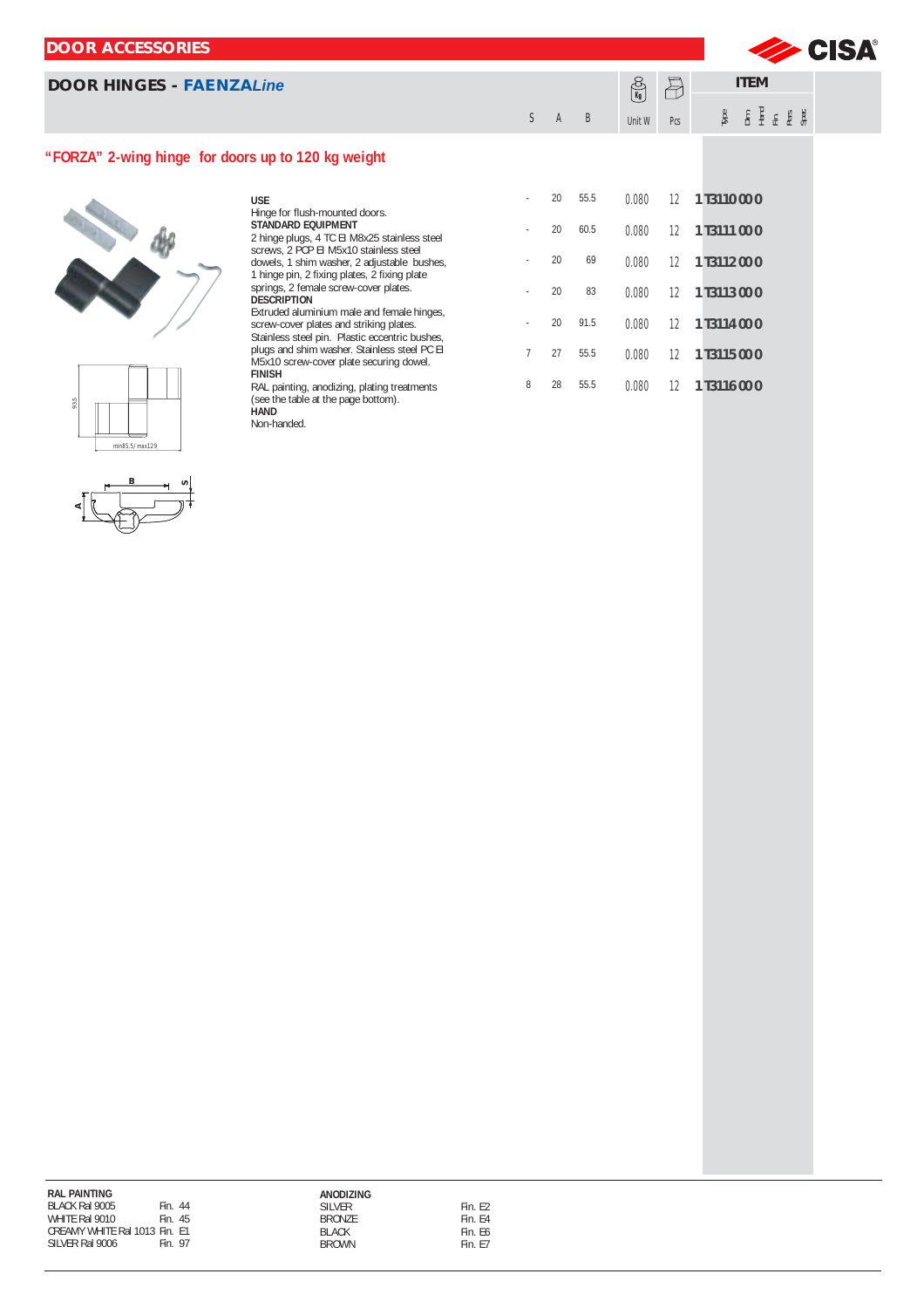| <b>DOOR ACCESSORIES</b>         |                                                                                                                                                                                                                                                                                                                                                                                                                                                                                                                                                                                                                                                              |              |              |              |                                          |                   |                                            | <b>CISA®</b> |
|---------------------------------|--------------------------------------------------------------------------------------------------------------------------------------------------------------------------------------------------------------------------------------------------------------------------------------------------------------------------------------------------------------------------------------------------------------------------------------------------------------------------------------------------------------------------------------------------------------------------------------------------------------------------------------------------------------|--------------|--------------|--------------|------------------------------------------|-------------------|--------------------------------------------|--------------|
| <b>DOOR HINGES - FAENZALine</b> |                                                                                                                                                                                                                                                                                                                                                                                                                                                                                                                                                                                                                                                              |              |              |              | $\begin{pmatrix} 8 \\ k_9 \end{pmatrix}$ | $\bigoplus$       | <b>ITEM</b>                                |              |
|                                 |                                                                                                                                                                                                                                                                                                                                                                                                                                                                                                                                                                                                                                                              | $\mathsf{S}$ | $\mathsf{A}$ | <sup>B</sup> | Unit W                                   | Pcs               | Type<br>Dim Hand<br>Hand<br>Pers.<br>Spec. |              |
|                                 | "FORZA" 2-wing hinge with small plate for doors up to 120 kg weight                                                                                                                                                                                                                                                                                                                                                                                                                                                                                                                                                                                          |              |              |              |                                          |                   |                                            |              |
|                                 | <b>USE</b><br>Hinge for flush-mounted doors.                                                                                                                                                                                                                                                                                                                                                                                                                                                                                                                                                                                                                 | ٠            | 20           | 55.5         | 0.150                                    | 12                | 1 T3130 00 0                               |              |
| 93.5<br>min85.5/max129          | <b>STANDARD EQUIPMENT</b><br>2 hinge plugs, 4 TC EI M8x25 stainless steel<br>screws, 2 PCP EI M5x10 stainless steel<br>dowels, 1 shim washer, 2 adjustable bushes,<br>1 hinge pin, 2 fixing plates, 2 fixing plate<br>springs, 2 female screw-cover plates.<br><b>DESCRIPTION</b><br>Extruded aluminium male and female hinges,<br>screw-cover plates and striking plates.<br>Stainless steel pin. Plastic eccentric bushes,<br>plugs and shim washer. Stainless steel PC EI<br>M5x10 screw-cover plate securing dowel.<br><b>FINISH</b><br>RAL painting, anodizing, plating treatments<br>(see the table at the page bottom).<br><b>HAND</b><br>Non-handed. |              | 27           | 55.5         | 0.150                                    | $12 \overline{ }$ | 1 T3131 00 0                               |              |
|                                 |                                                                                                                                                                                                                                                                                                                                                                                                                                                                                                                                                                                                                                                              |              |              |              |                                          |                   |                                            |              |

## **"FORZA" 2-wing hinge with off-centred plate for doors up to 120 kg weight**







| <b>USE</b>                                                                                                                              |   |    |      |       |    |              |
|-----------------------------------------------------------------------------------------------------------------------------------------|---|----|------|-------|----|--------------|
| Hinge for flush-mounted doors.<br><b>STANDARD EQUIPMENT</b><br>2 hinge plugs, 4 TC EI M8x25 stainless steel                             |   | 20 | 55.5 | 0.150 | 12 | 1 T3140 00 0 |
| screws. 2 PCP EI M5x10 stainless steel<br>dowels, 1 shim washer, 2 adjustable bushes,<br>1 hinge pin, 2 fixing plates, 2 fixing plate   |   | 20 | 39   | 0.150 | 12 | 1 T3141 00 0 |
| springs, 2 female screw-cover plates.<br><b>DESCRIPTION</b>                                                                             |   | 20 | 91.5 | 0.150 | 12 | 1 T3142 00 0 |
| Extruded aluminium male and female hinges,<br>screw-cover plates and striking plates.<br>Stainless steel pin. Plastic eccentric bushes, |   | 27 | 55.5 | 0.150 | 12 | 1 T3143 00 0 |
| plugs and shim washer. Stainless steel PC EI<br>M5x10 screw-cover plate securing dowel.<br><b>FINISH</b>                                | 8 | 28 | 55.5 | 0.150 | 12 | 1 T3144 00 0 |
| RAL painting, anodizing, plating treatments<br>(see the table at the page bottom).                                                      |   |    |      |       |    |              |
| HAND<br>Non-handed.                                                                                                                     |   |    |      |       |    |              |
|                                                                                                                                         |   |    |      |       |    |              |

| ANUDIZING |                     |
|-----------|---------------------|
| SII VFR   | Fin. F <sub>2</sub> |
| BRON7F    | Fin. F4             |
| BLACK     | Fin. F6             |
| BROWN     | Fin. F7             |
|           |                     |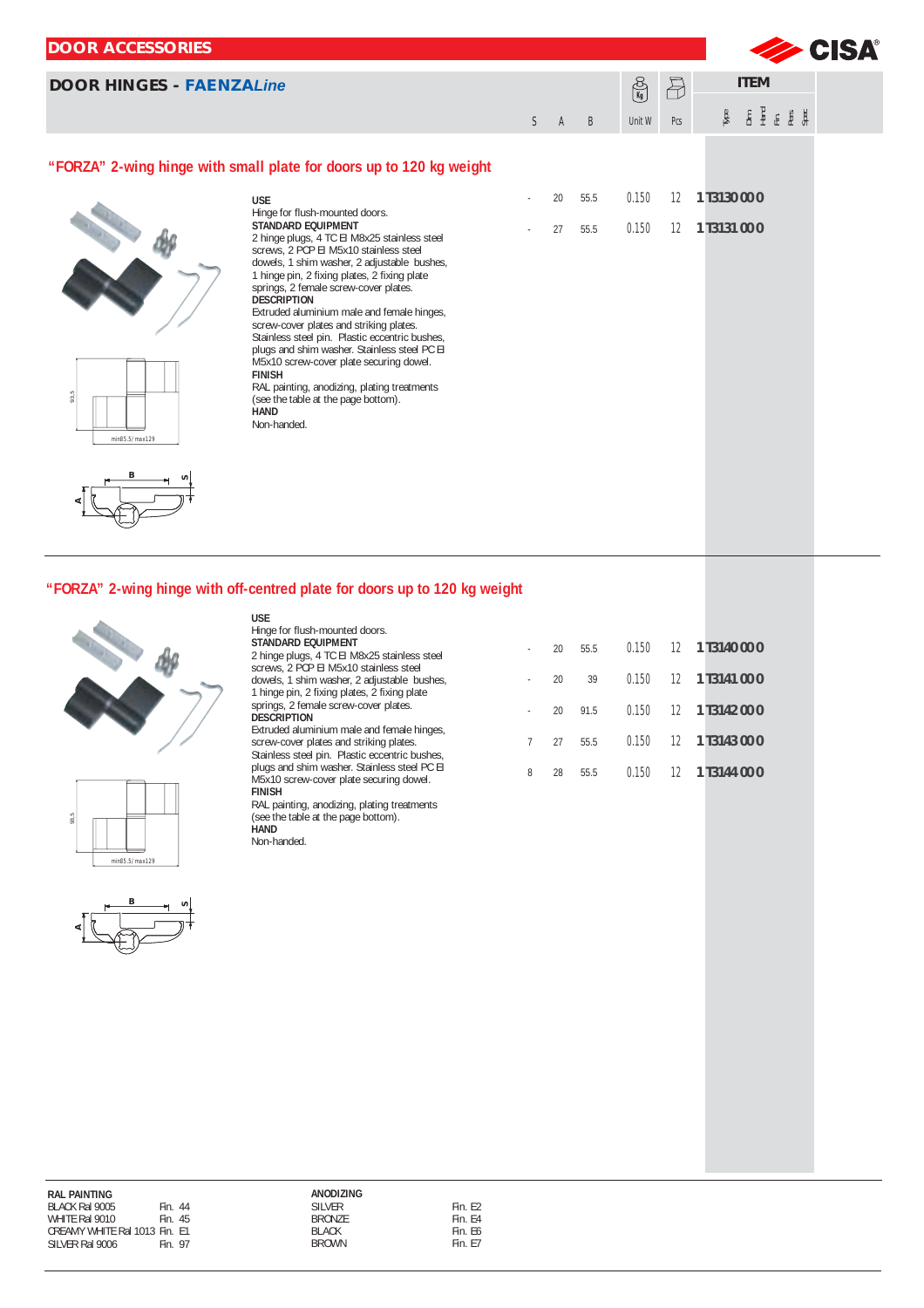| <b>DOOR ACCESSORIES</b>                            |                                                                                                                                                                                                                                                                                                                                                                                                                                                                                                                                                                                                                                  |              |              |              |            |             |                 |             |                                                 | <b>ESA</b> |
|----------------------------------------------------|----------------------------------------------------------------------------------------------------------------------------------------------------------------------------------------------------------------------------------------------------------------------------------------------------------------------------------------------------------------------------------------------------------------------------------------------------------------------------------------------------------------------------------------------------------------------------------------------------------------------------------|--------------|--------------|--------------|------------|-------------|-----------------|-------------|-------------------------------------------------|------------|
| <b>DOOR HINGES - FAENZALine</b>                    |                                                                                                                                                                                                                                                                                                                                                                                                                                                                                                                                                                                                                                  |              |              |              | $\bigcirc$ | $\bigoplus$ |                 | <b>ITEM</b> |                                                 |            |
|                                                    |                                                                                                                                                                                                                                                                                                                                                                                                                                                                                                                                                                                                                                  | $\mathsf{S}$ | $\mathsf{A}$ | $\, {\sf B}$ | Unit W     | Pcs         |                 |             | pe single single<br>Single single single single |            |
| "FORZA" 2-wing hinge for doors up to 120 kg weight |                                                                                                                                                                                                                                                                                                                                                                                                                                                                                                                                                                                                                                  |              |              |              |            |             |                 |             |                                                 |            |
|                                                    | <b>USE</b><br>Hinge for flush-mounted and overlapping doors<br>with 7 and 8 mm steps.                                                                                                                                                                                                                                                                                                                                                                                                                                                                                                                                            |              | 727          | 60.5         | 0.150      |             | 12 1 T3150 00 0 |             |                                                 |            |
| $93.5\,$                                           | STANDARD EQUIPMENT<br>2 hinge plugs, 4 TC EI M8x25 stainless steel<br>screws, 1 male hinge, 2 PCP EI M5x10 stainless<br>steel dowels, 1 shim washer, 1 male screw-<br>cover plate, 2 adjustable bushes, 1 hinge pin, 2<br>fixing plates, 2 fixing plate springs, 1 female<br>screw-cover plate.<br><b>DESCRIPTION</b><br>Extruded aluminium male and female hinges,<br>screw-cover plates and striking plates. Stainless<br>steel pin. Plastic eccentric bushes, plugs and<br>shim washer. Stainless steel PC EI M5x10<br>screw-cover plate securing dowel.<br><b>FINISH</b><br>RAL painting, anodizing, plating treatments (see | 8            | 28           | 60.5         | 0.150      |             | 12 1 T3151 00 0 |             |                                                 |            |
| min85.5/max129                                     | the table at the page bottom).<br>HAND<br>Non-handed.                                                                                                                                                                                                                                                                                                                                                                                                                                                                                                                                                                            |              |              |              |            |             |                 |             |                                                 |            |
|                                                    |                                                                                                                                                                                                                                                                                                                                                                                                                                                                                                                                                                                                                                  |              |              |              |            |             |                 |             |                                                 |            |
|                                                    |                                                                                                                                                                                                                                                                                                                                                                                                                                                                                                                                                                                                                                  |              |              |              |            |             |                 |             |                                                 |            |
|                                                    |                                                                                                                                                                                                                                                                                                                                                                                                                                                                                                                                                                                                                                  |              |              |              |            |             |                 |             |                                                 |            |
|                                                    |                                                                                                                                                                                                                                                                                                                                                                                                                                                                                                                                                                                                                                  |              |              |              |            |             |                 |             |                                                 |            |
|                                                    |                                                                                                                                                                                                                                                                                                                                                                                                                                                                                                                                                                                                                                  |              |              |              |            |             |                 |             |                                                 |            |
|                                                    |                                                                                                                                                                                                                                                                                                                                                                                                                                                                                                                                                                                                                                  |              |              |              |            |             |                 |             |                                                 |            |
|                                                    |                                                                                                                                                                                                                                                                                                                                                                                                                                                                                                                                                                                                                                  |              |              |              |            |             |                 |             |                                                 |            |
|                                                    |                                                                                                                                                                                                                                                                                                                                                                                                                                                                                                                                                                                                                                  |              |              |              |            |             |                 |             |                                                 |            |
|                                                    |                                                                                                                                                                                                                                                                                                                                                                                                                                                                                                                                                                                                                                  |              |              |              |            |             |                 |             |                                                 |            |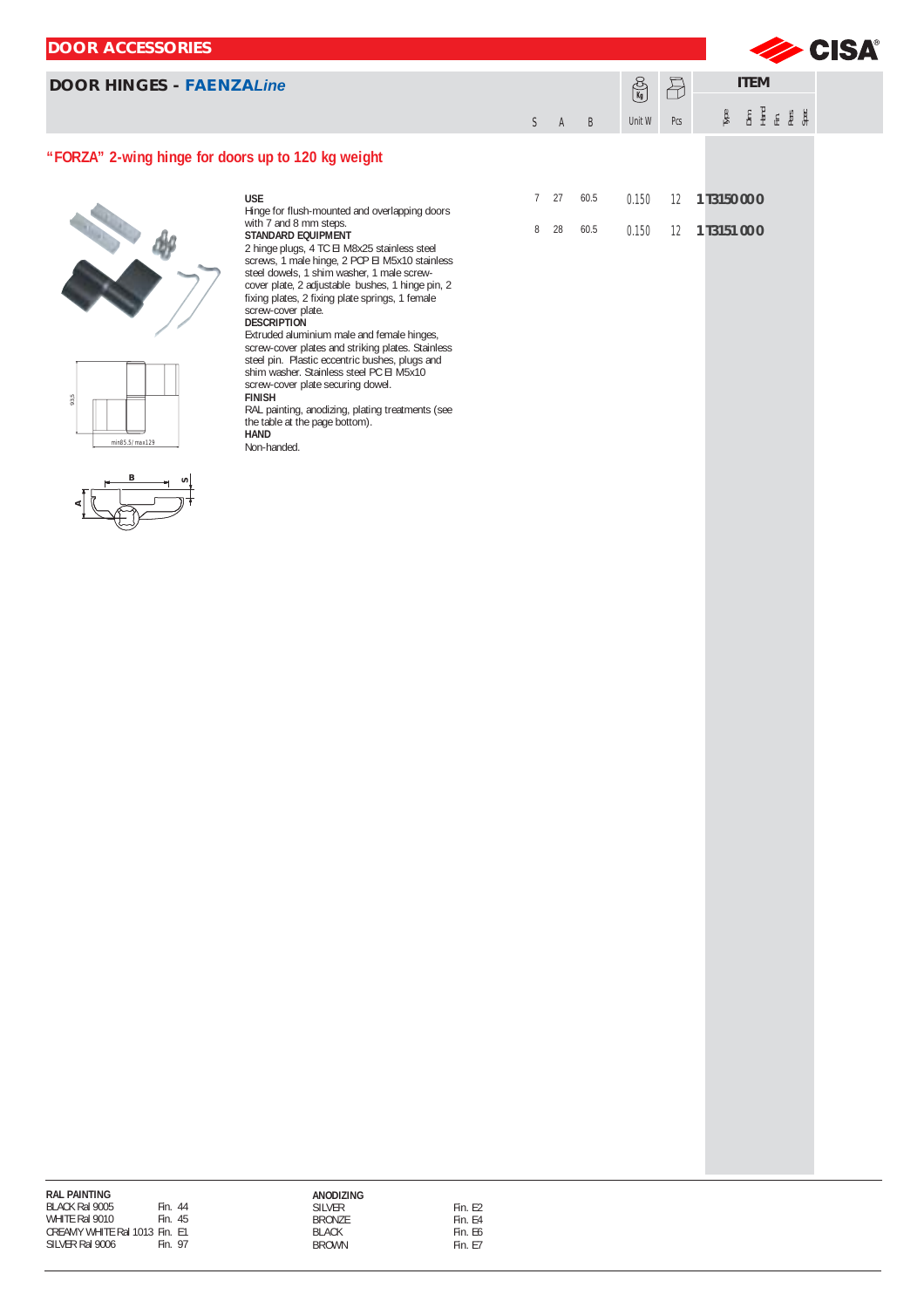| <b>DOOR ACCESSORIES</b>                            |                                                                                                                                                                                                                                                 |    |    |      |                   |             |                                            | <b>CISA®</b> |
|----------------------------------------------------|-------------------------------------------------------------------------------------------------------------------------------------------------------------------------------------------------------------------------------------------------|----|----|------|-------------------|-------------|--------------------------------------------|--------------|
| <b>DOOR HINGES - FAENZALine</b>                    |                                                                                                                                                                                                                                                 |    |    |      | $\bigotimes_{Kg}$ | $\bigoplus$ | <b>ITEM</b>                                |              |
|                                                    |                                                                                                                                                                                                                                                 | S. | A  | B    | Unit W            | Pcs         | Type<br>Dim Hand<br>Hand<br>Pers.<br>Spec. |              |
| "FORZA" 3-wing hinge for doors up to 130 kg weight |                                                                                                                                                                                                                                                 |    |    |      |                   |             |                                            |              |
|                                                    | <b>USE</b><br>Hinge for flush-mounted doors.                                                                                                                                                                                                    |    | 20 | 60.5 | 0.150             | 8           | 1 T3160 00 0                               |              |
|                                                    | <b>STANDARD EQUIPMENT</b><br>2 hinge plugs, 6 TC EI M8x25 stainless steel                                                                                                                                                                       |    | 20 | 69   | 0.150             | 8           | 1 T3161 00 0                               |              |
|                                                    | screws, 2 male hinges, 3 PCP EI M5x10<br>stainless steel dowels, 2 shim washers, 2<br>male screw-cover plates, 2 adjustable                                                                                                                     |    | 20 | 83   | 0.150             | 8           | 1 T3162 00 0                               |              |
|                                                    | bushes, 1 hinge pin, 2 fixing plates 2 wings,<br>2 fixing plate springs, 1 female screw-cover<br>plate, 1 female hinge, 1 fixing plate 3 wings,<br>1 bush for 3-wing hinge.<br><b>DESCRIPTION</b><br>Extruded aluminium male and female hinges, |    | 20 | 91.5 | 0.150             | 8           | 1 T3163 00 0                               |              |
|                                                    | screw-cover plates and striking plates.<br>Stainless steel pin. Plastic eccentric bushes,<br>plugs and shim washer. Stainless steel PC EI<br>M5x10 screw-cover plate securing dowel                                                             |    |    |      |                   |             |                                            |              |

M5x10 screw-cover plate securing dowel.

RAL painting, anodizing, plating treatments (see the table at the page bottom).

**FINISH**

**HAND**  Non-handed.

min90.5/max129

139

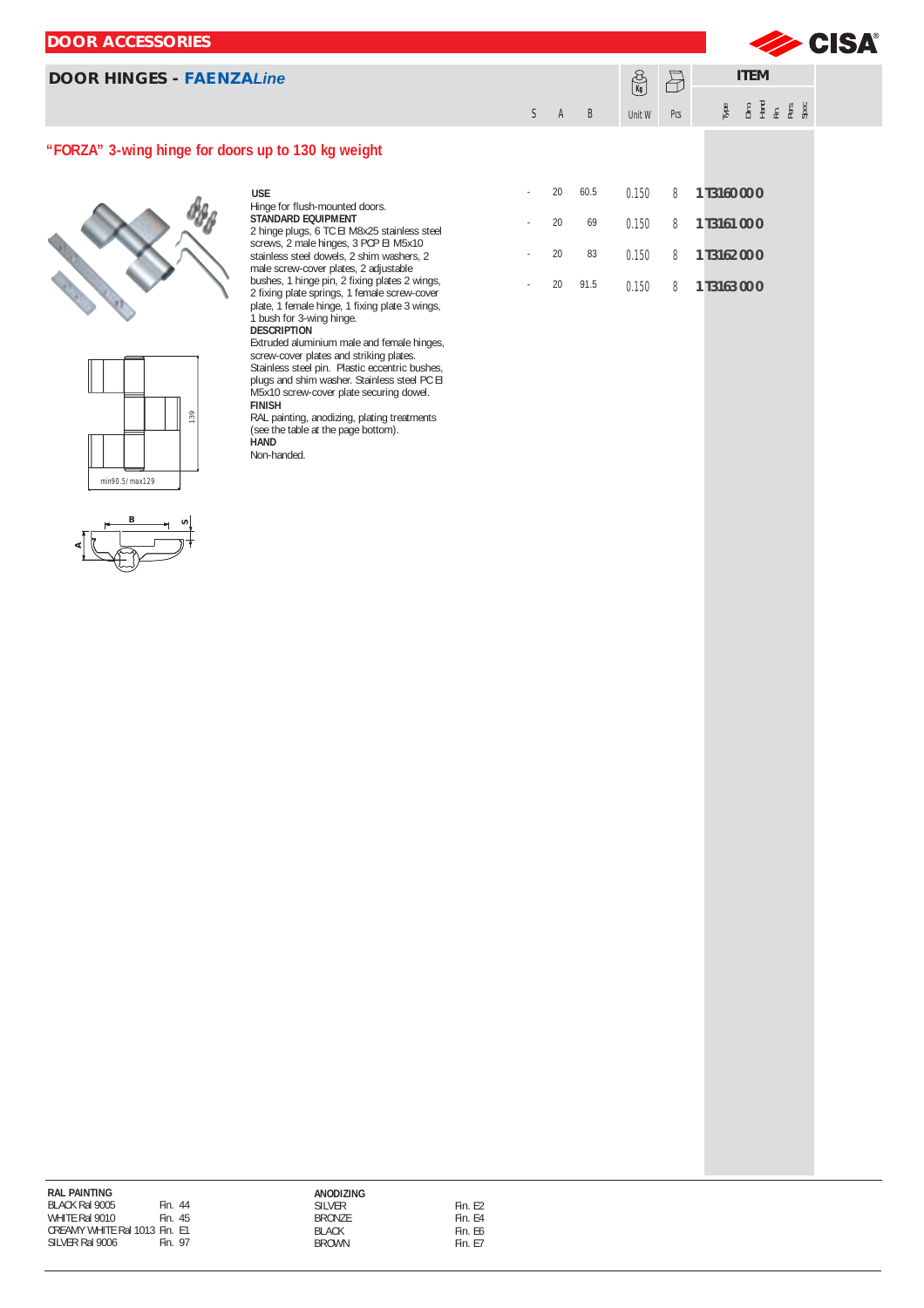

## **"FORZA" 3-wing hinge for doors up to 130 kg weight**







**USE** Hinge for flush-mounted doors. **STANDARD EQUIPMENT** 2 hinge plugs, 6 TC EI M8x25 stainless steel screws, 2 male hinges, 3 PCP EI M5x10 stainless steel dowels, 2 shim washers, 2 male screw-cover plates, 2 adjustable bushes, 1 hinge pin, 1 2-wing fixing plate , 2 fixing plate springs, 1 female screw-cover plate, 1 female hinge, 1 3-wing fixing plate , 1 bush for 3-wing hinge. **DESCRIPTION**

Extruded aluminium male and female hinges, screw-cover plates and striking plates. Stainless steel pin. Plastic eccentric bushes, plugs and shim washer. Stainless steel PC EI M5x10 screw-cover plate securing dowel. **FINISH**

RAL painting, anodizing, plating treatments (see the table at the page bottom). **HAND** 

Non-handed.

|  | 7 27 60.5 |  | $0.150 \qquad 8 \qquad 1$ T3175 00 0 |
|--|-----------|--|--------------------------------------|
|  | 8 28 60.5 |  | $0.150 \qquad 8 \qquad 1$ T3176 00 0 |

| <b>RAL PAINTING</b>           |          |  |
|-------------------------------|----------|--|
| <b>BLACK Ral 9005</b>         | Fin 44   |  |
| WHITF Ral 9010                | $Fin$ 45 |  |
| CREAMY WHITE Ral 1013 Fin. F1 |          |  |
| SILVER Ral 9006               | Fin 97   |  |
|                               |          |  |

| Fin. F <sub>2</sub><br>Fin F4<br>Fin F6 |
|-----------------------------------------|
| Fin F7                                  |
|                                         |

| Fin. F2 |  |
|---------|--|
| Fin. F4 |  |
| Fin. F6 |  |
| Fin. F7 |  |
|         |  |